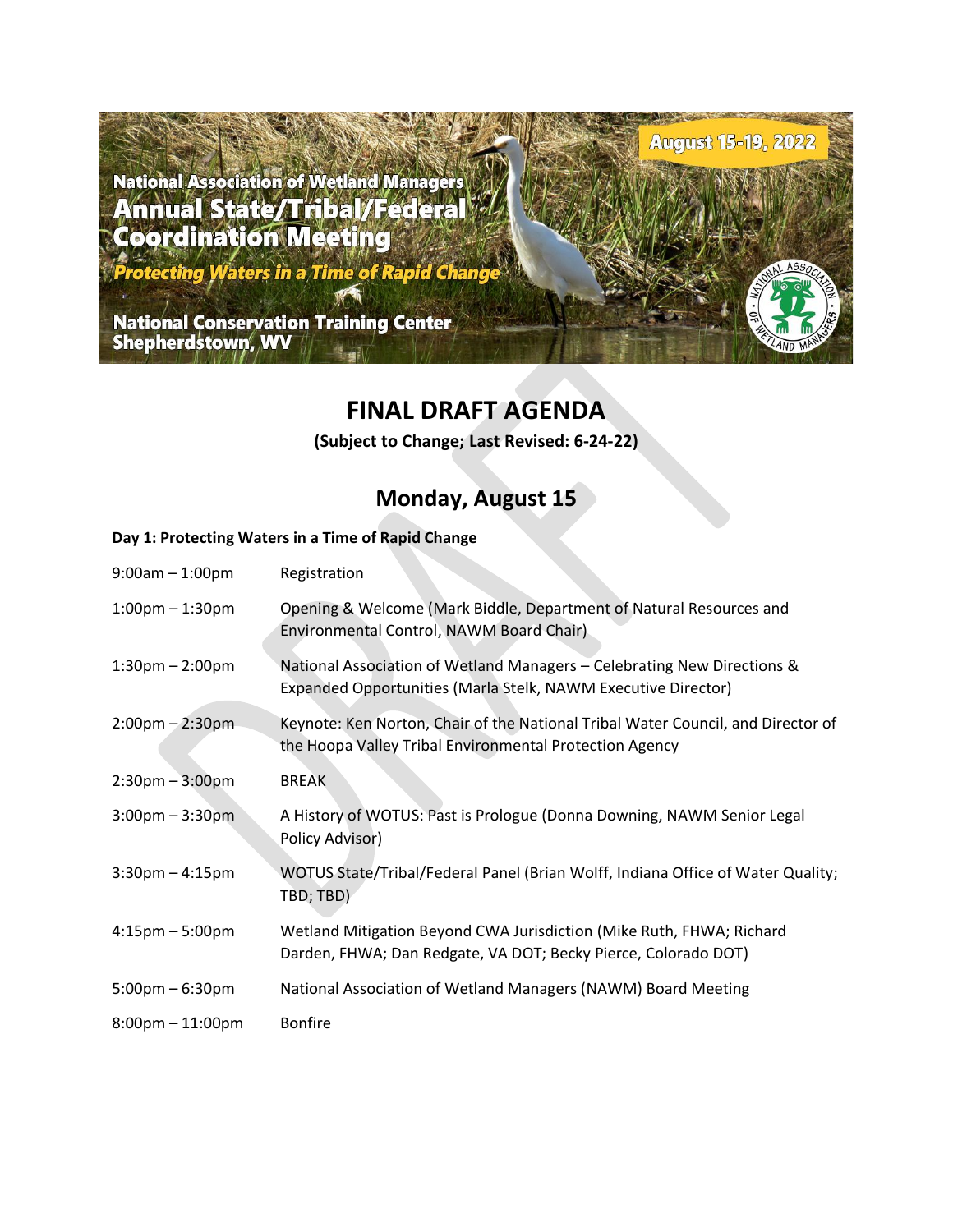# **Tuesday, August 16**

### **Day 2 Morning: Sharing the Marsh - Approaches to Equitably Engaging Communities in Wetland Protection and Restoration**

| $7:30am - 8:45am$                                                                            | Registration (Lobby near the Auditorium)                                                                                                                                                                                           |  |  |
|----------------------------------------------------------------------------------------------|------------------------------------------------------------------------------------------------------------------------------------------------------------------------------------------------------------------------------------|--|--|
| $8:45am - 9:00am$                                                                            | Welcome to Day 2                                                                                                                                                                                                                   |  |  |
| $9:00am - 9:30am$                                                                            | Army Corps & EPA Presentation on Current Initiatives to Engage Under-<br>Resourced and Minority Communities in Wetland Protections (Brian Frazer, U.S.<br>Environmental Protection Agency; U.S. Army Corps of Engineers - invited) |  |  |
| $9:30$ am - 10:00am                                                                          | <b>AWARDS</b>                                                                                                                                                                                                                      |  |  |
| $10:00$ am - 10:30am                                                                         | <b>BREAK</b>                                                                                                                                                                                                                       |  |  |
| $10:30$ am $- 11:00$ am                                                                      | Protecting Waters and Wetlands in Indian Country: A Guide for Developing<br>Tribal Wetland Management Programs (Kathleen Kutschenreuter, U.S.<br>Environmental Protection Agency)                                                  |  |  |
| $11:00$ am - $11:30$ am                                                                      | Cultural Competency in Work with Latinx and Indigenous Communities (Alexes<br>Juarez, Kickapoo Tribe in Kansas)                                                                                                                    |  |  |
| $11:30$ am - 12:00pm                                                                         | Amplifying Tribal Peer-to-Peer Networks for Wetland Protection, Restoration<br>and Management in Times of Change (Linda Storm, U.S. Environmental<br>Protection Agency, Region 10, Water Division)                                 |  |  |
| 12:00pm - 1:30pm                                                                             | <b>LUNCH</b>                                                                                                                                                                                                                       |  |  |
| Day 2 Afternoon: Staying Afloat - Regulatory Changes and Opportunities for States and Tribes |                                                                                                                                                                                                                                    |  |  |
| $1:30$ pm $- 2:00$ pm                                                                        | Compensatory Mitigation on Tribal Lands (Mariah K. Black Bird, J.D., Tribal<br>Mitigation Fellow, Environmental Policy Innovation Center)                                                                                          |  |  |
| $2:00 \text{pm} - 2:30 \text{pm}$                                                            | Mitigation Standards Used by States (Jessica Bryzek, Graduate Research<br>Assistant, West Virginia University)                                                                                                                     |  |  |
| $2:30$ pm $-3:00$ pm                                                                         | Wetlands and Water Quality: Relationships with Watershed Land-Use, Land<br>Cover, Soils, and Water Inputs (Sindupa De Silva, West Virginia University)                                                                             |  |  |
| $3:00$ pm – $3:30$ pm                                                                        | <b>BREAK</b>                                                                                                                                                                                                                       |  |  |
| $3:30$ pm $-4:15$ pm                                                                         | Nationwide Permits Panel (Rick Mraz, Washington State Dept. of Ecology; Adam<br>Riggsbee, Riverbank Conservation & ERBA; +TBD)                                                                                                     |  |  |
| $4:15$ pm $-5:00$ pm                                                                         | 401 Panel (Lauren Kasparek, U.S. Environmental Protection Agency; Rick Gitar,<br>Fond Du Lac Tribe; Julia Anastasio, Association of Clean Water Administrators)                                                                    |  |  |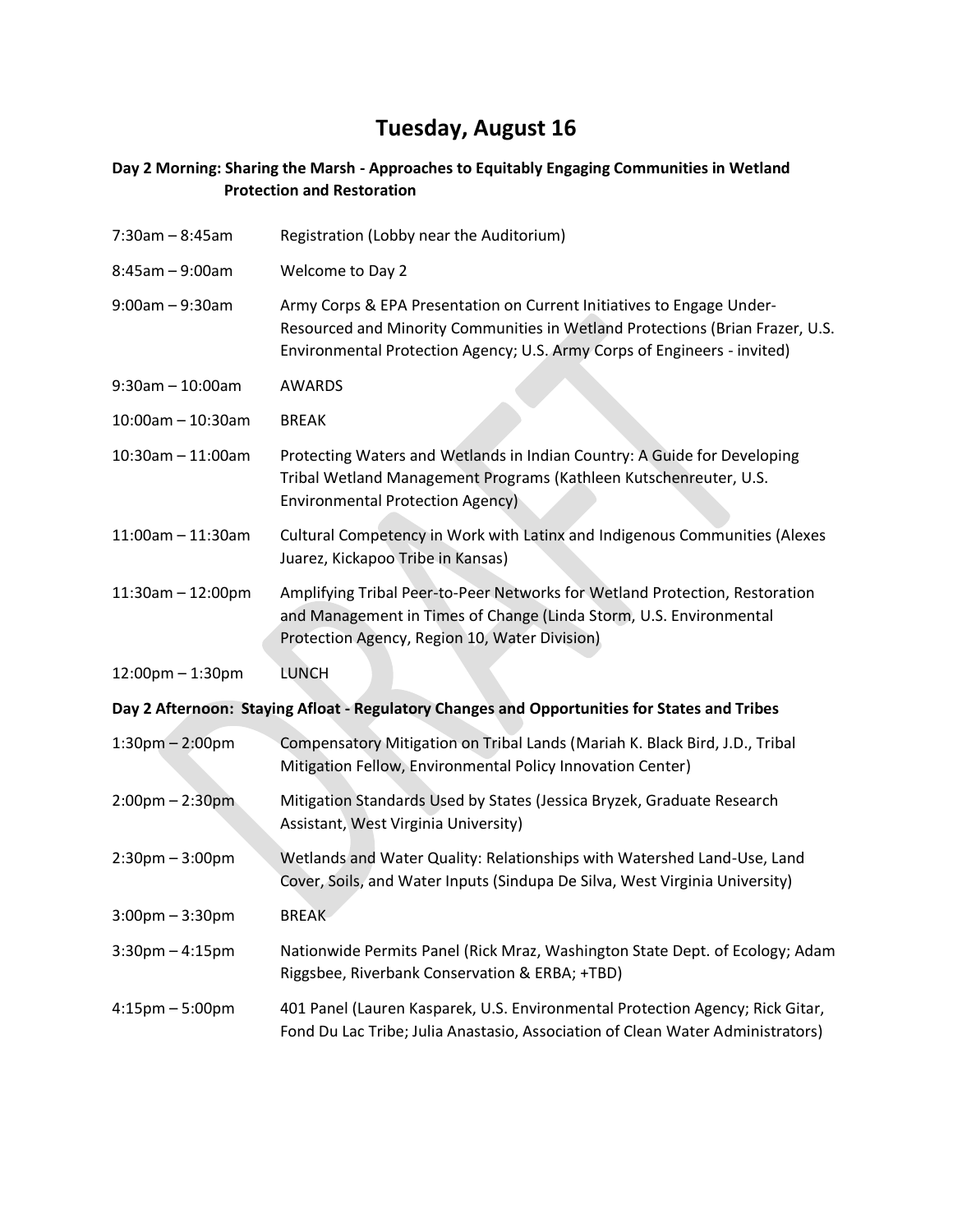### **Day 2 Evening Activities**

7:00pm - 8:00pm Informational Session on the Society of Wetland Scientists Professional Certification Program (Matt Schweisberg, Wetland Studies and Solutions)

## **Wednesday, August 17**

### **Day 3 Morning: Building Your Nest - Developing a Community of Practice through Effective Outreach and Communications**

i.

| $7:30am - 8:45am$                                                                                                      | Registration (Lobby near the Auditorium)                                                                                                                                                                                                                                   |  |
|------------------------------------------------------------------------------------------------------------------------|----------------------------------------------------------------------------------------------------------------------------------------------------------------------------------------------------------------------------------------------------------------------------|--|
| $8:45am - 9:00am$                                                                                                      | Welcome to Day 3                                                                                                                                                                                                                                                           |  |
| $9:00am - 9:30am$                                                                                                      | Meeting Multiple Priorities for Wetland Restoration (Elisabeth Cianciola,<br>Massachusetts Department of Fish & Game)                                                                                                                                                      |  |
| $9:30$ am $-10:00$ am                                                                                                  | Delaware Wetlands: Educating the Real Estate Sector (Olivia McDonald,<br>Delaware Department of Natural Resources and Environmental Control)                                                                                                                               |  |
| $10:00$ am - 10:30am                                                                                                   | <b>BREAK</b>                                                                                                                                                                                                                                                               |  |
| $10:30$ am - 11:00am                                                                                                   | Shaping a wetlands outreach and education project in Nebraska wired for<br>today's audience (Ted LaGrange, Nebraska Game and Parks Commission)                                                                                                                             |  |
| $11:00$ am - $11:30$ am                                                                                                | Wetland Management in the Jemez River Headwaters, New Mexico: Realizing<br>Cumulative Returns from Stakeholder Engagement, Multi-Agency Funding and<br>Nature-Based Solutions (Karen Menetrey, Rio Grande Return; Andy Robertson,<br>Saint Mary's University of Minnesota) |  |
| 11:30am - 12:00pm                                                                                                      | Recommendations for Reducing Coastal Wetland Loss (Amanda Santoni, U.S.<br>U.S. Environmental Protection Agency)                                                                                                                                                           |  |
| 12:00pm - 1:30pm                                                                                                       | <b>LUNCH</b>                                                                                                                                                                                                                                                               |  |
| Day 3 Afternoon: Foraging for Funds - Sticking Your Straw into the Infrastructure Pot for Climate<br><b>Resiliency</b> |                                                                                                                                                                                                                                                                            |  |
| $1:30$ pm $- 2:00$ pm                                                                                                  | Beaver-related Restoration Cost-Share Approaches (Michael Callahan, The<br>Beaver Institute)                                                                                                                                                                               |  |
| $2:00$ pm $- 2:30$ pm                                                                                                  | Improving Water Quality One Dam Project After Another (Tom Harcarik, Ohio<br>EPA)                                                                                                                                                                                          |  |
| $2:30$ pm $-3:00$ pm                                                                                                   | A New Home for Wading Birds - Funds for Wetland Creation (Anisa Pjetrovic,<br>U.S. Environmental Protection Agency)                                                                                                                                                        |  |
| $3:00$ pm $-3:30$ pm                                                                                                   | <b>BREAK</b>                                                                                                                                                                                                                                                               |  |
| $3:30$ pm $-4:00$ pm                                                                                                   | <b>GROUP PHOTO</b>                                                                                                                                                                                                                                                         |  |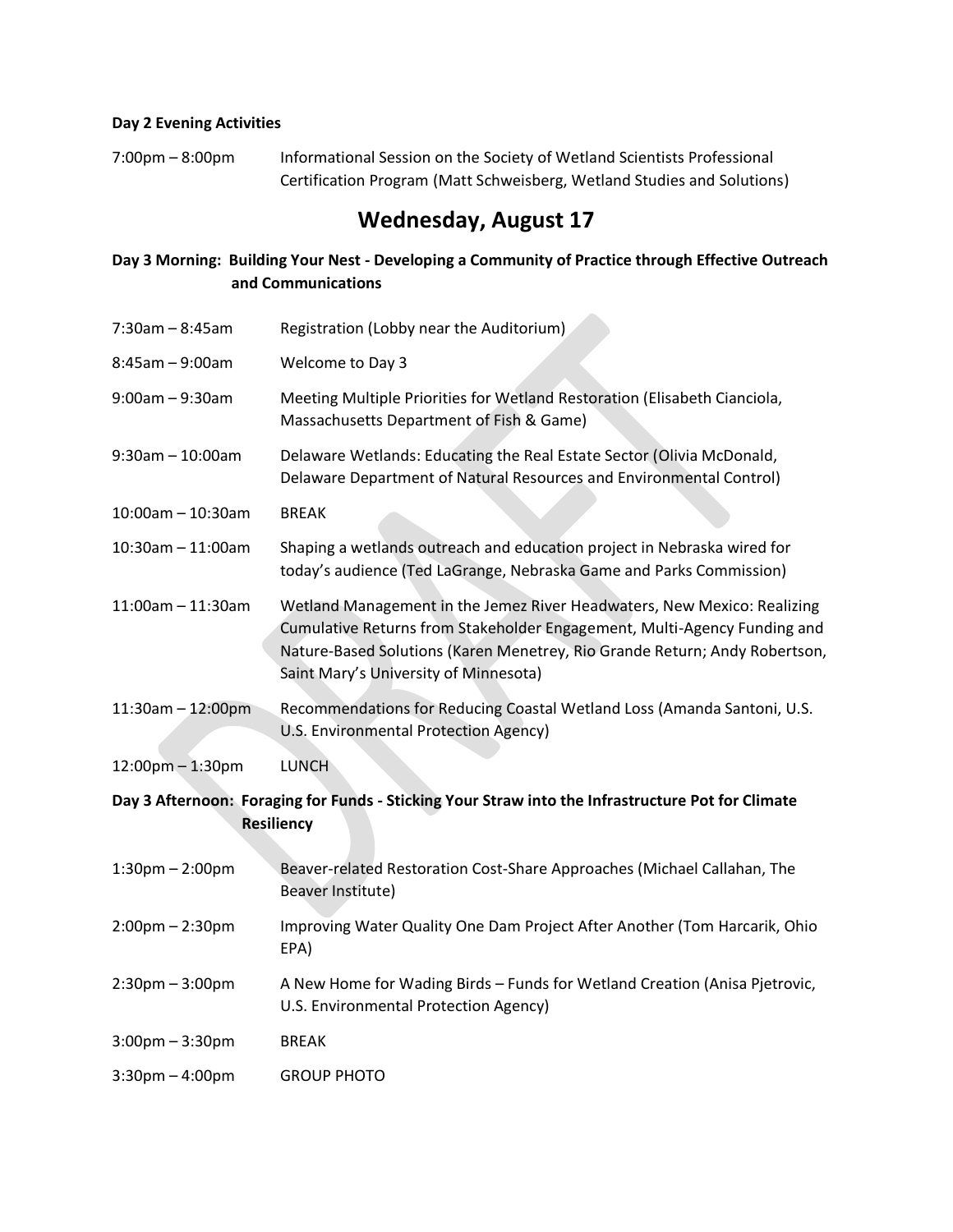| $4:00 \text{pm} - 4:45 \text{pm}$ | Infrastructure & NBS Panel (Eileen Shader, American Rivers; U.S. Environmental<br>Protection Agency – invited; Association of Fish & Wildlife Agencies - invited) |
|-----------------------------------|-------------------------------------------------------------------------------------------------------------------------------------------------------------------|
| $4:45$ pm $-5:30$ pm              | Stream Restoration Panel (Erik Michelsen, Anne Arundel County, MD; Staci<br>Pomeroy, VT River Management Program; Denise Clearwater, Maryland                     |
|                                   | Department of the Environment)                                                                                                                                    |

#### **Day 3 Evening Activities**

8:00pm– 11:00pm Bonfire

## **Thursday, August 18**

#### **Day 4 Morning: Learning to Fly - Advances in Geospatial Tools and Technology**

- 8:30am 9:00am Registration (Lobby near the Auditorium)
- 9:00am 9:15am Welcome to Day 4
- 9:15am 10:00am Panel: Creative Funding Options for Wetland Mapping & Inventories (Moderator: Andy Robertson, Saint Mary's University of Minnesota, Geospatial Services; Presenters: Mat Halliday, Ducks Unlimited; Mark Biddle, Delaware Department of Natural Resources and Environmental Control; Sara Owen, University of Montana)
- 10:00am 10:30am BREAK
- 10:30am 11:00am Updating Michigan's NHD and NWI: A Vision for the Future (Chad Fizzell, Michigan Department of Environmental Quality; Robert Goodwin, Michigan State University: Robb Macleod, Ducks Unlimited)
- 11:00am 11:30am Dual Automated/Virtual Mapping Project in NY (Laurie Machung, New York City Department of Environmental Protection)
- 11:30am 12:00pm Difference Products (Megan Lang, U.S. Fish and Wildlife Service, National Wetlands Inventory)

12:00pm – 1:30pm LUNCH

### **Day 4 Afternoon: Passing the Will-O'-Wisp - Continuity and Mentorship for Staffing Changes**

- 1:30pm 2:30pm Transitions Among Sectors and Retirement: Planning for Institutional Continuity in Wetland Programs (Open Discussion - TBD)
- 2:30pm 3:00pm BREAK
- 3:00pm 3:45pm Mentorship Panel (TBD)
- 3:45pm 4:00pm Wrap Up and Closing